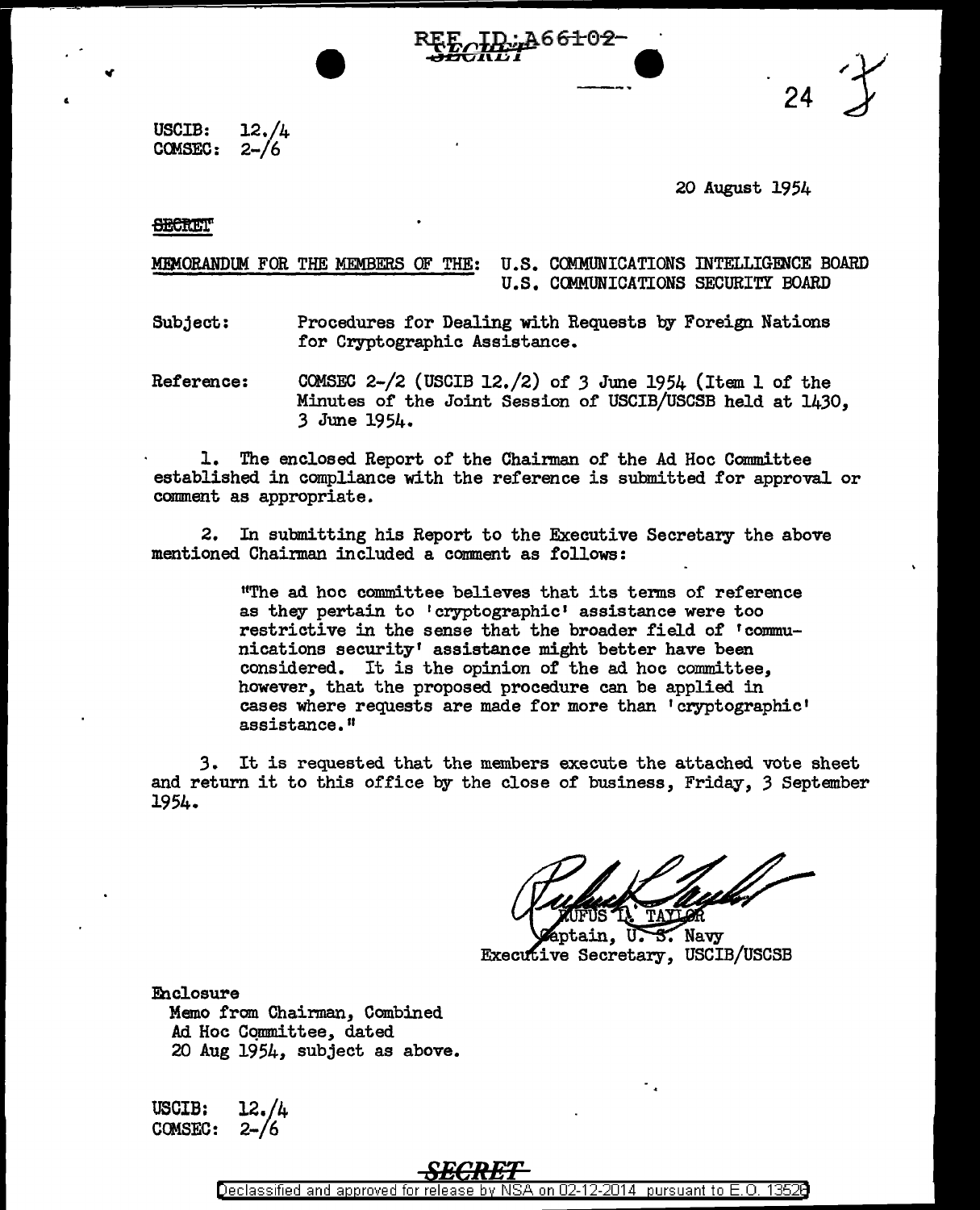

r

**SECREP** 



MEMORANDUM FOR THE MEMBERS OF THE:

## U.S. COMMUNICATIONS INTELLIGENCE BOARD U.S. COMMUNICATIONS SECURITY BOARD

6102

SUBJECT: Procedures for Dealing with Requests from Foreign Nations for Cryptographic Assistance

1. At a combined meeting on 3 June 1954, USCIB and USCSB agreed that an ad hoc committee would be appointed to study and make recommendations with regard to the establishment of standard operating procedures for dealing with requests of foreign governments for cryptographic assistance.

2. A uniform procedure for member departments and agencies to follow in handling requests for cryptographic assistance submitted by foreign nations is attached as Inclosure 1.

3. In connection with the procedures described herein (Incl. 1), the ad hoc committee also studied a matter closely related to handling of requests for foreign cryptographic assistance. USCSB is responsible for establishing broad policies necessary to guide the relations of the U.S. Government with foreign governments and international organizations in COMSEC matters (paragraph  $l$  c  $(2)$   $(e)$ , NSC 168). Implicit in this assigned responsibility of USCSB is the function of authorizing disclosure of cryptographic information to foreign nations. This function insofar as it pertains to military information is now performed by the State-Defense Military Information Control Committee {S-DMICC) acting as agent for the Secretaries of State and Defense.

4. Attached hereto (Incl. 2) is a proposed memorandum to the Chairman, S-DMICC, from the Chairman, USCSB, which states that USCSB, under the authority of NSC 168, will assume the national authority for approving disclosure of cryptographic information to foreign nations, and proposes that S-DMICC recognize USCSB as the national authority for this matter.

5. The ad hoc committee recommends that:

a. The procedure contained in Inclosure 1 be approved, and implemented by the members of USCSB and USCIB within their respective departments and agencies.

b. The memorandum contained in Inclosure 2 be forwarded to S-DMICC.

 $6.$  This memorandum may be downgraded to CONFIDENTIAL upon removal of. the inclosures.

 $\mathscr{O}$ ames H. Douglas

National Security Agency Chairman, Combined Ali Hoc Committee

Incls: a/s

'

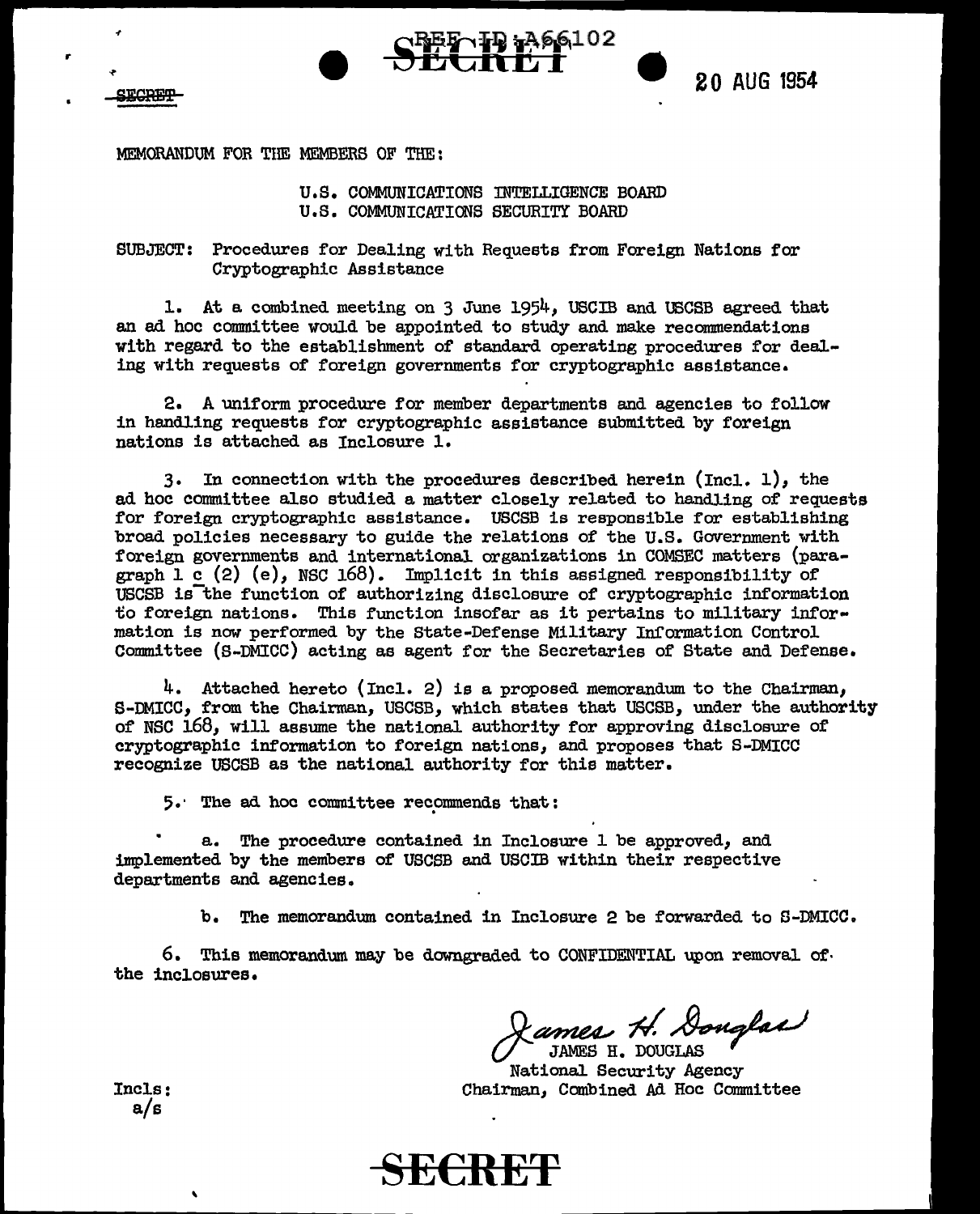



# PROCEDURES FOR DEALING WITH REQUESTS FOR CRYPTOGRAPHIC

## ASSISTANCE FROM FOREIGN GOVERNMENTS

1. "Cryptographic assistance" includes, for the procedure described herein, provision of crypto-material such as crypto-equipments, codes, ciphers, key lists, and associated material, as well as instructions or advice pertaining to the use, development, or improvement of cryptographic systems.

2. When a member department or agency receives, either formaJ.ly or informally, requests for cryptographic assistance from foreign governments, international organizations, or their authorized representatives, the member department or agency shall take the following action:

a. Ascertain that the request is one authorized by proper officials of the foreign nation.

b. Inform the requesting official that the matter will be referred to the appropriate U.S. officials for action.

c. Forward a copy of the request together with other information provided by the foreign representative concerning the requirement for cryptographic assistance to the Director, National Security Agency, and an information copy to the Executive Secretary, USCSB.

3. The Executive Secretary may forward copies of the request to members of USCSB and USCIB for their information, or will do so upon request of a member.

4. Upon receipt of a request from a member department or agency, the Director, NSA, will if current policy permits, take appropriate action to fulfill the request and inform the Board that such action has been taken. If, however, current policy does not authorize the request to be granted the Director, NSA, will present his recommendations for the action to be taken on the request to USCSB. The Director, NSA, will effect coordination as necessary with USC.IB before submitting his recommendations to USCSB.

5. In considering disclosure of cryptographic information to foreign nations, USCIB may consult with !SIB.

6. The Director, NSA, will maintain records of the information and crypto-material disclosed and furnished to each foreign nation.

7. In cases where requirements for cryptographic assistance given to members are ambiguous and need clarification before final. decision can be

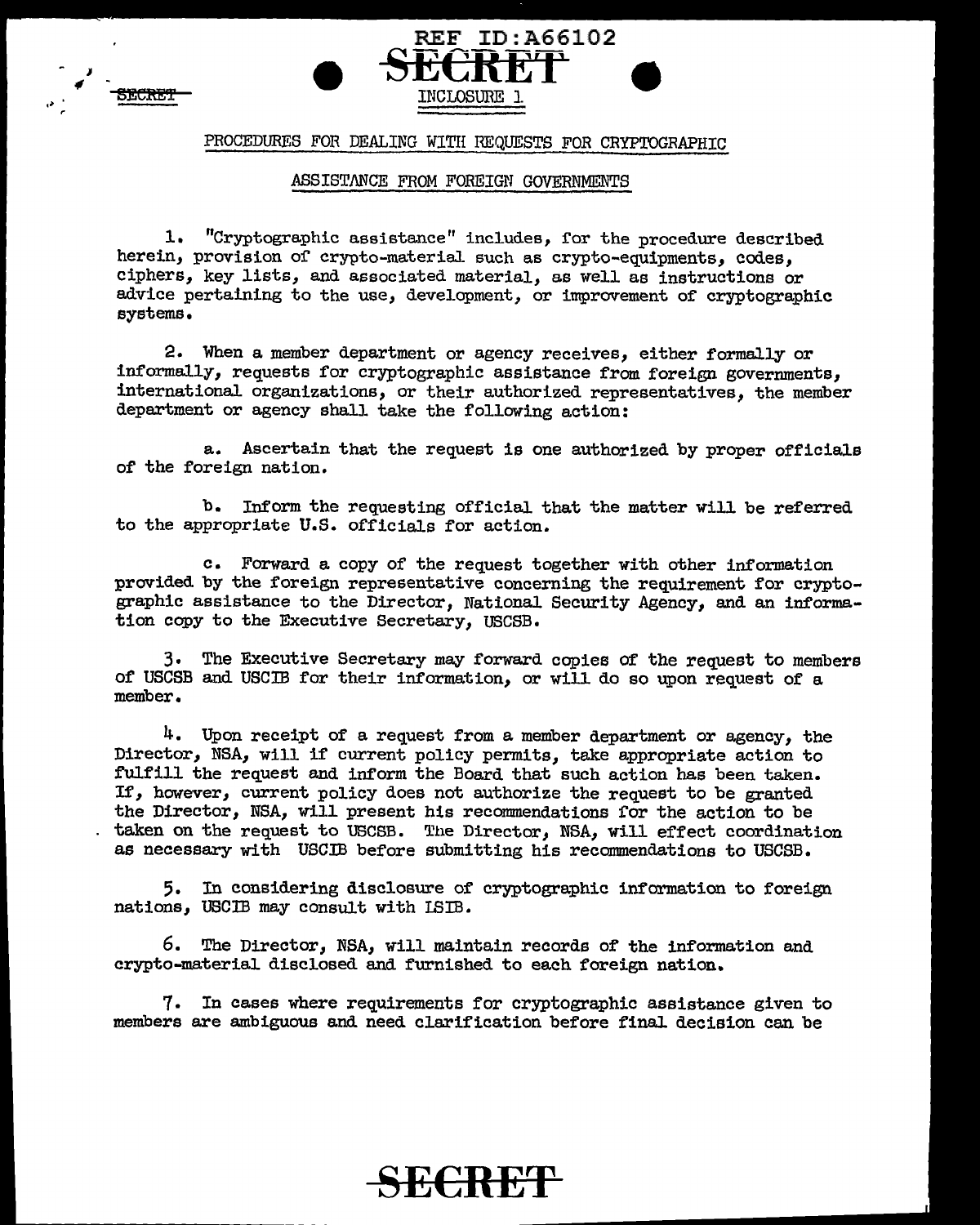

 $\overline{a}$ • *r* 

**BECREW** 

 $\bullet$ 

# !NCLOStJRE: l

reconnnended, the Director, NSA; may arrange with the appropriate member department or agency for NSA technicians to interview the foreign official to ascertain in detail the nature of the requirement. When interviews are arranged under the foregoing procedure, the NSA technicians will not be identified as NSA personnel.

8. The member department or agency receiving the request shall be responsible for making a suitable reply to the original request. When a decision is made that the requested assistance will be provided, the member department or agency concerned and the Director, NSA, will consult on the manner in which the requested cryptographic assistance is to be made available.